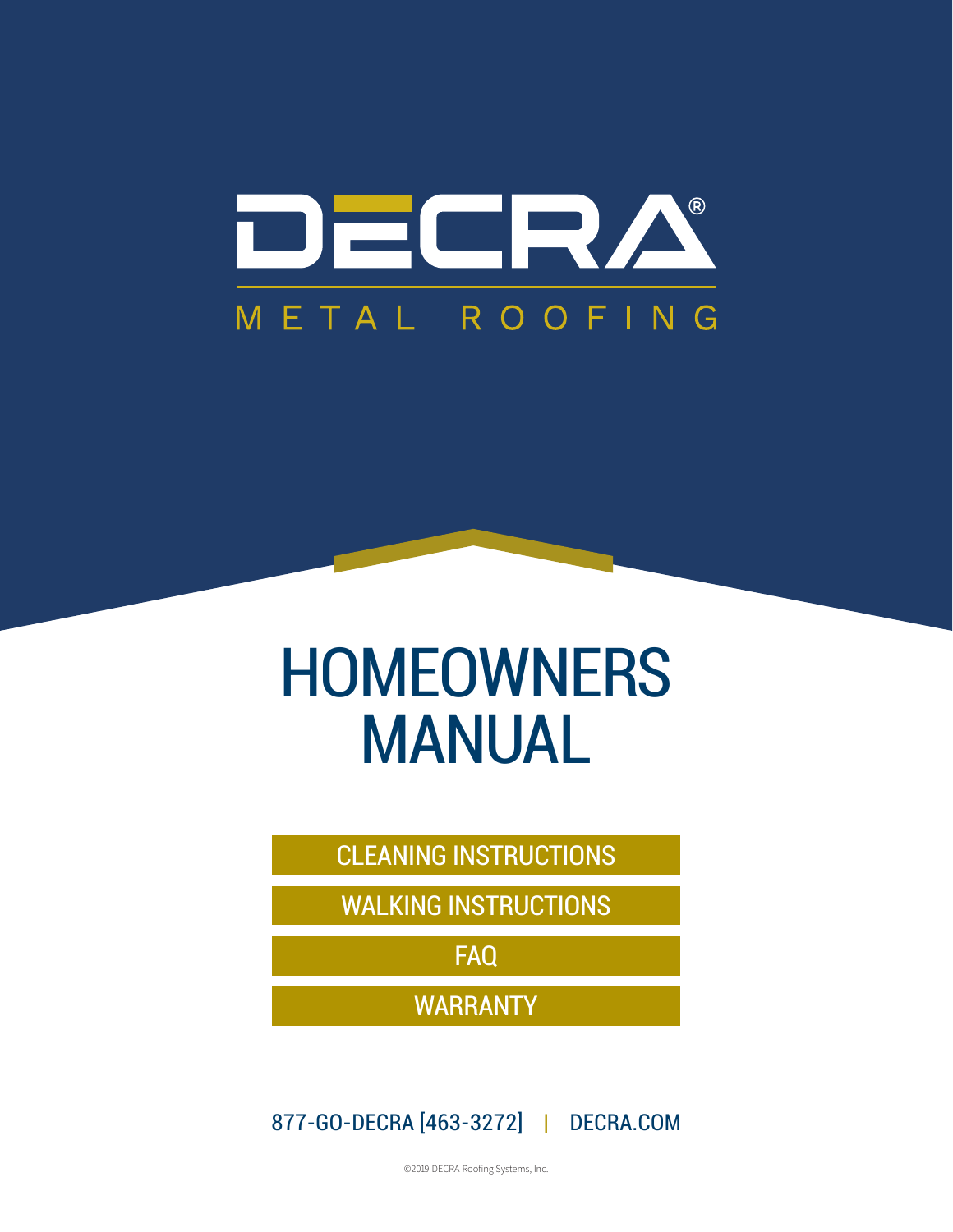

## Cleaning Instructions

Due to inevitable accumulation of dust, dirt and airborne pollutants on roof surfaces over time, it may become necessary to periodically clean your roof. Accumulated dirt is also a food source for possible algae, lichen, mildew or moss growth on your roof's surface.

### To clean your roof, carefully consider the following practices:

DO take all safety precautions, including fall safety measures, while cleaning your DECRA roof.

DO use cleaning and post-wash algae, mildew, lichen, moss preventative products that are not corrosive and will not harm your lawn and garden.

DO carefully follow the preparation and application instructions for any cleaning product you use on your DECRA roof. As for cleaning products to consider, the following list – while not comprehensive – does offer products that are compatible with DECRA roofing (in alphabetical order):

- Bayer Advanced 2-in-1 Moss & Algae Killer
- <sup>n</sup> Redishan's Wash Safe Roof Wash
- **n** Spray & Forget Roof Cleaner Concentrate
- <sup>n</sup> Wet & Forget Outdoor

DO disconnect roof cistern collection systems to avoid contamination when cleaning your roof. Allow the roof to further flush via at least three rainfall occurrences before re-connecting roof water run-off back into the cistern collection system.

DO NOT use copper-based products or solutions to clean or treat a DECRA roof for algae, mildew, lichen, or moss growth. Copper-based products or solutions accelerate corrosion to DECRA roof panels, due to dissimilar metals reaction.

DO NOT use water pressure above 500 psi. Carefully use water spray more for a rinse procedure rather than a primary dirt and algae, mildew, lichen, moss removal method. **AVOID** forceful removal of roof panel stone coat granules in all instances.

**DO NOT** exceed 160 degrees (F) water/solution temperature if using a heated water/steam type cleaning apparatus.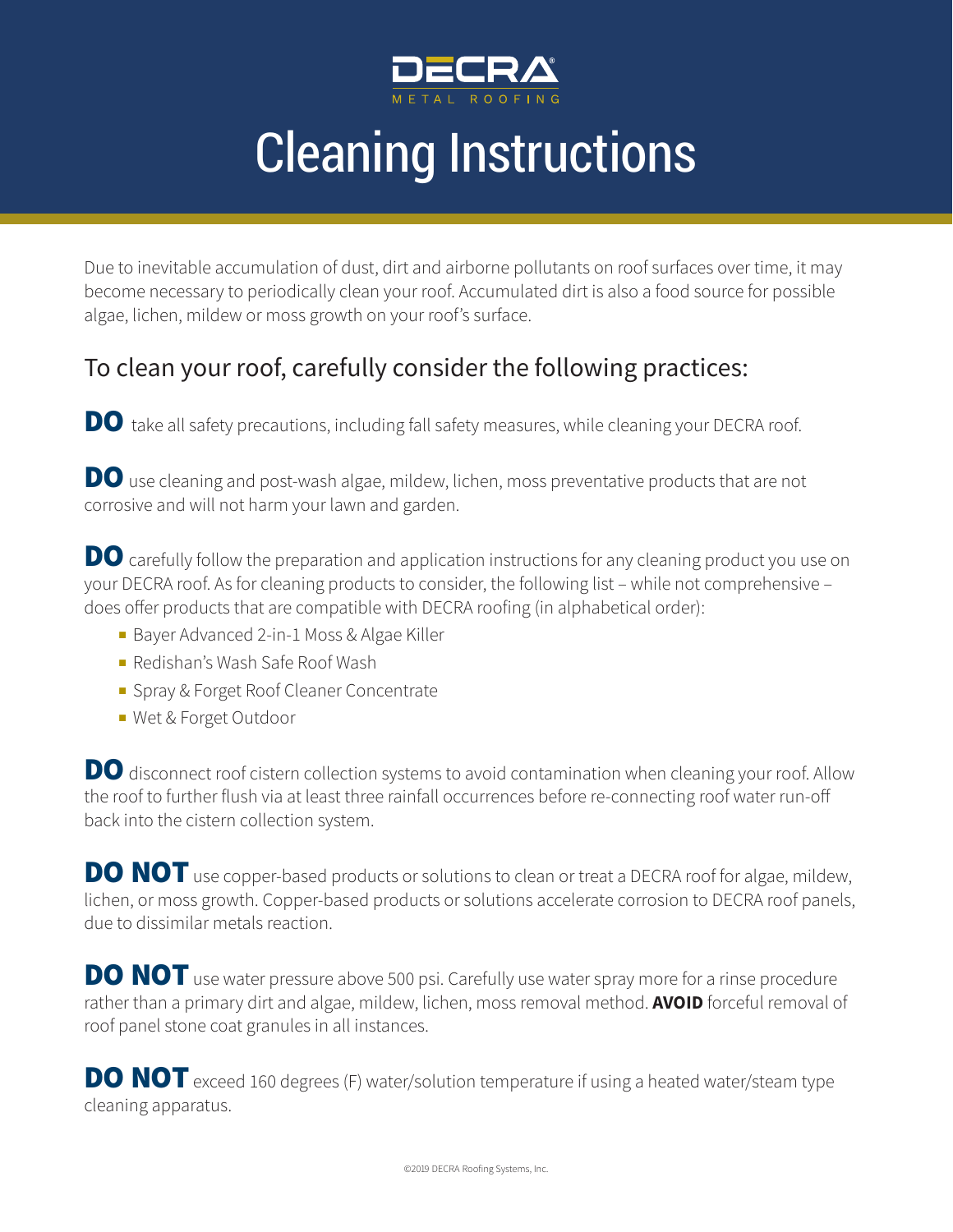

# Walking Instructions



*All Profiles: Avoid walking on the side laps. Soft soled shoes are recommended.*

©2019 DECRA Roofing Systems, Inc.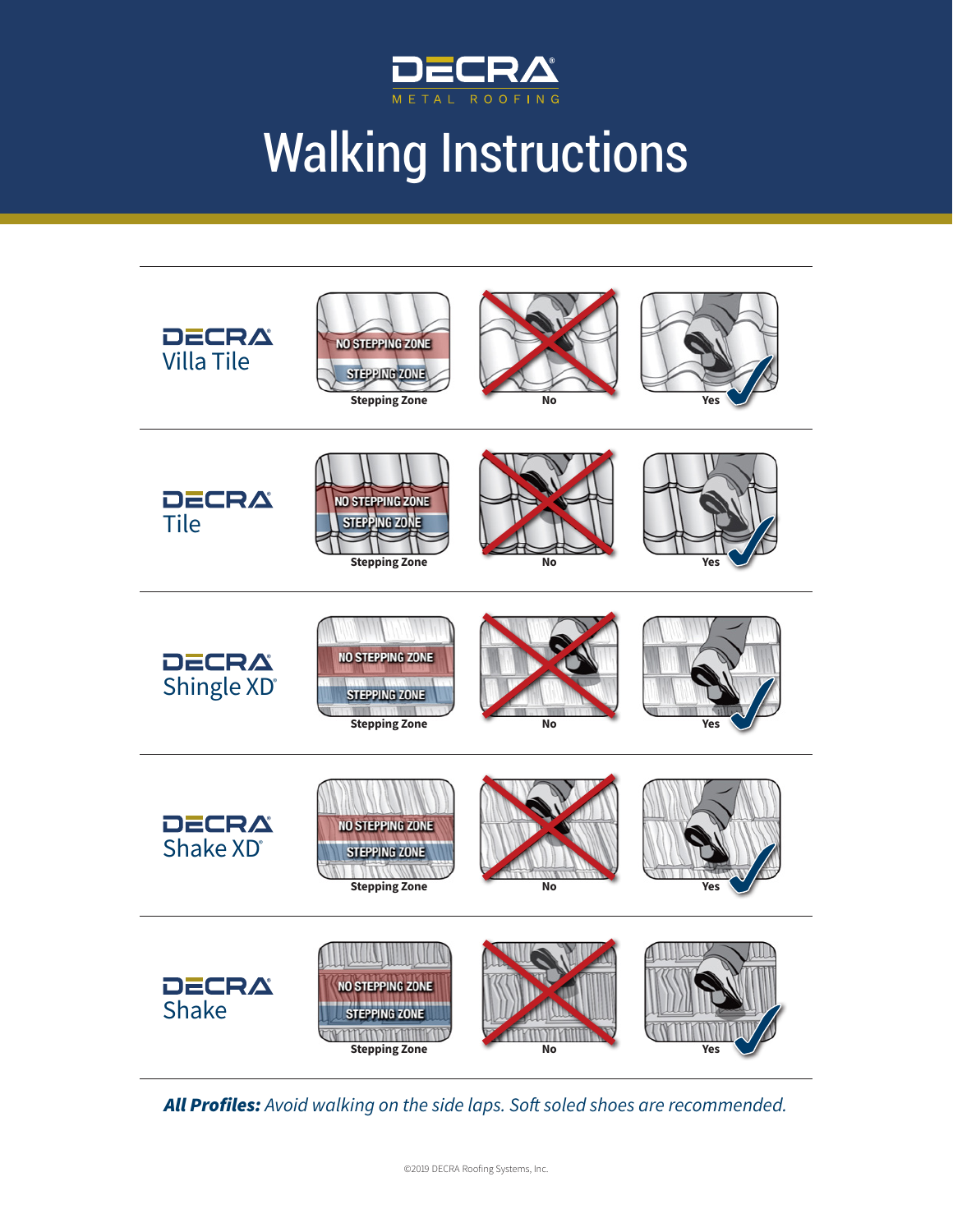

FAQs

#### **Is a metal roof hotter in the summer and colder in the winter?**

No. There is open airspace between the roof decking and the panels of a DECRA roof. This open airspace acts as an insulation space that does not pass direct heat or cold into your attic. As a result, many customers report a reduction in energy costs during the summer and winter months. Our roof qualifies for cool roofing materials in California under Title 24 due to that very reason.

#### **Is a metal roof dangerous in weather with lightning?**

No, metal roofing is both an electrical conductor, and a noncombustible material. DECRA roofs have a coating on the face of the materials that will not allow the roof to attract lightning strikes, thus eliminating the need for a lightning rod.

#### **How do DECRA roofs withstand the elements?**

Our proprietary stone-coated steel is unsurpassed in strength, durability which is why DECRA products outperform all other roofing materials in every category including resistance to wind, hail, fire, freeze, and earthquake. You can view all of DECRA's ratings and testing results here.

#### **Can I walk on my DECRA roof?**

Absolutely, DECRA roofs are made of steel and designed to withstand the weight of people walking on them. The panels could be damaged however if walking carelessly on them. Please review the walking instructions in this manual to avoid any damage.

#### **Is there a way to fix small areas of my roof if there is simple cosmetic damage?**

Any chip loss damage can be addressed with a touch-up kit, provided the total damage per panel is less than 10 inches in diameter. For damage larger than 10 inches in diameter, we would suggest a replacement of the materials.

#### **Do DECRA roofs use a non-oiled granule?**

We use only 3M granules and they do have a small amount of mineral oil on them. However, the minuscule amount does not interfere with the adhesion of our basecoat and does not affect water run-off.

#### **Is water run-off from a DECRA roof safe to drink or collect?**

Yes, the water run-off from DECRA roofs meets the World Health Organization Standards testing. However, rainwater is variable across regions; atmospheric conditions should be considered in actual use. Water collected during the first or second rainfall after extended dry periods can be contaminated by dirt accumulation.

#### **Can I get a discount on my homeowners insurance?**

You may, DECRA has a Class 4 hail rating - the highest rating UL offers. In many states, the Class 4 rating can earn a discount on homeowners insurance. Just ask your local agent for details in your state.

#### **What is DECRA's Warranty?**

The best in the industry. DECRA roofs carry a Limited Lifetime Warranty, including 120 mph winds, hail penetration for any size hail and manufacturing defects, including excessive granule loss. In addition, material and labor are covered for the first 20 years; after that time, the material is covered the remaining warranty period. Please review the warranty in its entirety at the end of this manual.

#### **How do I get a hard copy of the warranty?**

You can print the warranty at the end of this document. For installations done prior to April 2001, please send your request in writing to DECRA ROOFING, Attn: Warranty Department, 1230 Railroad St, Corona, CA, 92882.

#### **Where can I register my warranty?**

By registering your warranty online at www.decra.com/ warranty you'll receive the latest information on DECRA products and technologies, receive special offers, and assist homeowners who would like to view a roof in the same DECRA profile and color that you selected. Please be sure to keep a copy of the installation agreement you have with your contractor. This will provide proof of purchase in the unlikely event that you need to file a claim. Note: Registration is not required for warranty coverage.